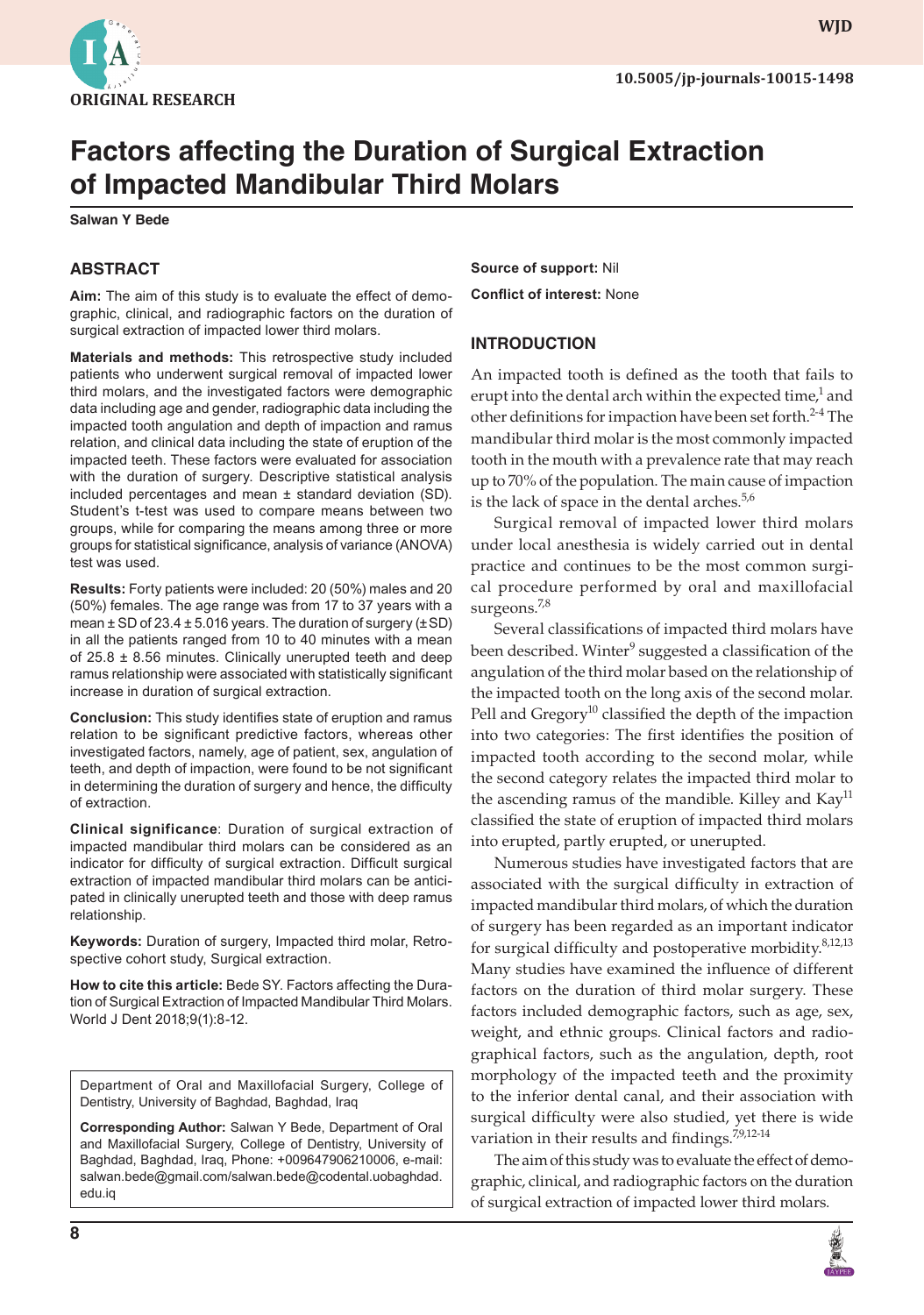#### **MATERIALS AND METHODS**

This retrospective cohort study included patients who underwent surgical removal of impacted lower third molars at the Department of Oral and Maxillofacial Surgery, College of Dentistry, University of Baghdad, Iraq.

The inclusion criteria were otherwise healthy patients with infection-free impacted third molars at the time of surgery. Patients diagnosed with pathological conditions associated with the impacted teeth, such as cysts or tumors were excluded from this study.

The indications for extraction of mandibular impacted third molars included recurrent pericoronitis, preparation for orthodontic treatment, caries involving the impacted teeth and/or the adjacent mandibular second molars, and periodontal diseases.

For all the patients, a standardized case sheet was completed and orthopantomogram and periapical radiographs were taken.

All the surgical procedures were carried out by the author under local anesthesia (lidocaine 2% with adrenaline 1:100,000), a buccal mucoperiosteal flap was reflected, and buccal bone removal (bone guttering) and/or tooth sectioning under copious irrigation with sterile normal saline and tooth extraction were followed by a thorough irrigation of the tooth socket and suturing the flap with 3/0 black silk suture.

The duration of the surgery was recorded in minutes, starting from the incision to the end of the last suture. Antibiotics and analgesics were prescribed for all the patients who were instructed for postoperative care. The sutures were removed after 7 days. Postoperative complications, if present, were registered and managed accordingly.

The investigated data of the patients were demographic data, including age (the patients were divided according to their age into those who were ≤20 years, 21–30 years, and those >30 years of age) and gender, radiographic data including the impacted tooth angulation as classified by Winter and the depth of impaction and the relation with the ramus of the mandible according to the Pell and Gregory classification, and clinical data including the state of eruption of the impacted teeth. These factors were evaluated for association with the duration of surgery. Due to its retrospective nature, ethical approval of the Institutional Review Board was not required and the privacy of all the patients in this study was maintained.

Statistical analysis was performed using GraphPad Prism version 6 for Windows (GraphPad Software, La Jolla, California, USA). Descriptive analysis included percentages and mean±SD. Student's t-test was used to compare means between two groups, while for

comparing the means among three or more groups for statistical significance, ANOVA test was used.

Ethical approval of the Institutional Review Board was not required due to the retrospective observational nature of this study. All procedures performed in this study were in accordance with the ethical standards of the Institutional and/or National Research Committee, and the privacy of all the patients was maintained.

## **RESULTS**

This retrospective study included 40 consecutive patients with unilateral impacted mandibular third molars. The study sample consisted of 20 (50%) males and 20 (50%) females, and the age range was from 17 to 37 years with a mean  $\pm$  SD of 23.4  $\pm$  5.02 years.

The duration of surgery  $(\pm SD)$  in all the patients ranged from 10 to 40 minutes with a mean of  $25.8 \pm 8.56$ minutes. With respect to age groups, the duration of surgery was the longest in patients who were older than 30 years of age, while it was the shortest in patients ≤20 years of age, but the difference among the groups was statistically not significant at  $p < 0.05$  (Table 1).

The duration of surgery was longer in females than in males with a statistically not significant difference at p<0.05 (Table 1). With respect to the angulation of teeth, the results are summarized in Table 2. The difference in duration among the groups was statistically not significant ( $p < 0.05$ ).

In the first category of Pell and Gregory classification (positions I–III), the results revealed that the difference among the groups was statistically not significant ( $p < 0.05$ ). While with respect to the second category (classes I–III), the duration of surgery was significantly longer in class II than in class  $1 (p < 0.05)$ . To note is that none of the patients had class 3 ramus relationship (Table 2).

Unerupted teeth were associated with a longer duration of surgery than that of partially erupted teeth. The difference was statistically significant at p<0.05 (Table 3). Minor complications of postoperative inflammatory response, which included pain, swelling, and limitation of mouth opening, were seen in all the patients and these subsided within 3 to 7 days after surgery.

**Table 1:** Duration of surgery in relation to demographic variables

| Demographic data                             | n(%)   | Mean time/min ± SD          | p-value     |
|----------------------------------------------|--------|-----------------------------|-------------|
| Age groups                                   |        |                             |             |
| ≤20                                          | 12(30) | $22.58 \pm 5.47$            | $0.217^a$   |
| $21 - 30$                                    |        | $23(57.5)$ $26.91 \pm 9.81$ |             |
| >30                                          |        | $5(12.5)$ $30.4 \pm 11.54$  |             |
| Sex                                          |        |                             |             |
| Male                                         | 20(50) | $24.7 \pm 8.58$             | $0.176^{b}$ |
| Female                                       | 20(50) | $27.4 \pm 9.64$             |             |
| <sup>a</sup> ANOVA test; <sup>b</sup> t-test |        |                             |             |
|                                              |        |                             |             |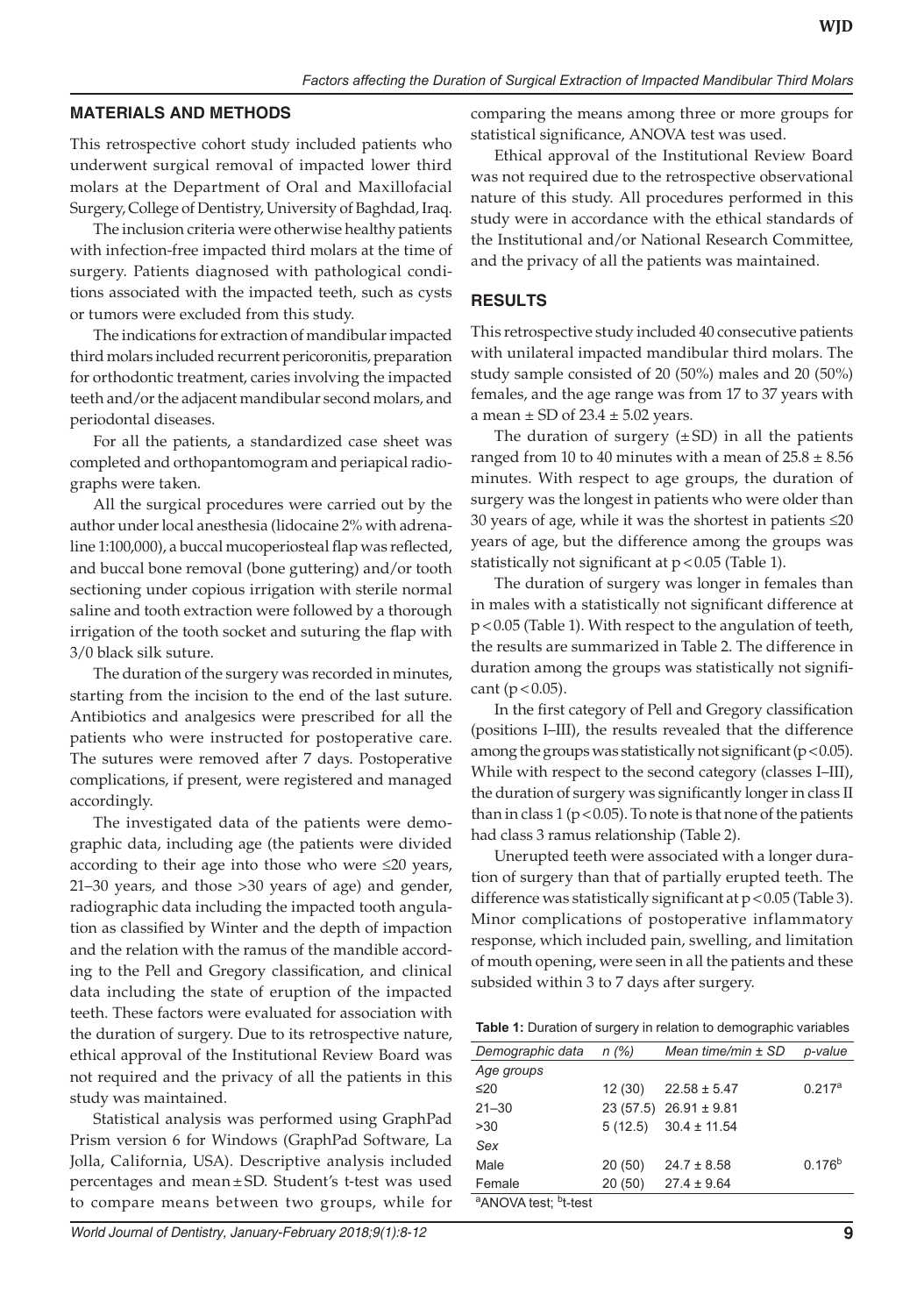|                                    |       |      | Mean time/       |                    |
|------------------------------------|-------|------|------------------|--------------------|
| Radiographic data                  | n (%) |      | $min \pm SD$     | p-value            |
| Angulation                         |       |      |                  |                    |
| Mesioangular                       | 21    | 52.5 | $24.71 \pm 9.89$ | 0.190 <sup>a</sup> |
| Horizontal                         | 9     | 22.5 | $30.33 \pm 5.17$ |                    |
| Vertical                           | 6     | 15   | $21.33 \pm 4.18$ |                    |
| Distoangular                       | 4     | 10   | $28 \pm 9.09$    |                    |
| Pell and Gregory (A-C)             |       |      |                  |                    |
| A                                  | 10    | 25   | $22.7 \pm 4.55$  | 0.324a             |
| B                                  | 27    | 67.5 | $27.22 \pm 9.77$ |                    |
| C                                  | 3     | 7.5  | $23.3 + 2.9$     |                    |
| Pell and Gregory $(1-3)^{\dagger}$ |       |      |                  |                    |
| 1                                  | 20    | 50   | $21.9 \pm 6.66$  | $0.0013^{b}$       |
| 2                                  | 20    | 50   | $29.7 \pm 8.59$  |                    |

**Table 2:** Duration of surgery in relation to the radiographic variables

<sup>a</sup>ANOVA test; <sup>b</sup>t-test; \*significant; <sup>†</sup>none of the patients had class 3 ramus relationship

**Table 3:** Duration of surgery in relation with the state of eruption

| Clinical data     | n(%)    | Mean time/min $\pm$ SD | p-value      |
|-------------------|---------|------------------------|--------------|
| State of eruption |         |                        |              |
| Partially erupted | 24 (60) | $24.58 \pm 6.30$       | $0.04^{*}$ a |
| Unerupted         | 16(40)  | $30 \pm 7.52$          |              |
| .                 |         |                        |              |

\*Significant; <sup>a</sup>t-test

Only two patients (5%) had dry socket postoperatively. Both patients were females, and treatment consisted of a thorough irrigation of the socket with saline solution and light packing with iodoform gauze that was replaced every 2 days, and they were asymptomatic within a week.

#### **DISCUSSION**

Third molar surgery constitutes a significant portion of the surgical procedures performed by oral and maxillofacial surgeons and is an important activity at dental surgery clinics.<sup>15</sup> Various methods of assessment of the anticipated difficulty of surgical extraction of impacted mandibular third molars have been proposed using both radiographic and nonradiographic parameters, such as models set forth by Winter,<sup>9</sup> Pell and Gregory,<sup>10</sup> Pederson, Macgregor, and the WHARFE (Winter's classification, height of the mandible, angulation of second molar, root shape and morphology, follicle development, and exit path) classification/ scoring systems.<sup>16</sup> The use of radiographs to predict the difficulty of surgical extraction of impacted teeth has been questioned by Chandler and Laskin<sup>17</sup> who argued that the best way to determine the complexity of the surgery is at the time of surgery.

The duration of surgery is generally regarded as the gold standard for the measurement of surgical difficulty of impacted mandibular third molar extraction, $12$  while other studies also used total intervention time as an index of surgical difficulty.<sup>14</sup> Renton et al<sup>13</sup> found that the

definitive measure of operative difficulty was the actual surgical experience recorded at the end of surgery by the operator which they reported to strongly correlate with the operating time. In this study, various factors that may influence the operative duration of surgical extraction of impacted mandibular third molars as an indicator for the surgical difficulty were investigated.

The results of this study are in keeping with most previous reports in that patients in their third decade predominate, although it is reported that generally female patients seek extraction of lower third molars more than males, with reported male:female ratio ranging from 1:1.15 to 1:3.12-15,18

The mean duration of surgery recorded in this study (25.8  $\pm$  8.56 minutes) is within the range of means reported by other authors (7.57–105 minutes) who alluded to various factors that explain this variation, including the experience of the surgeon, types of anesthetic technique, speed and sharpness of bone cutting instrument, and the overall facilities employed.<sup>12,13</sup>

With respect to the demographic factors investigated in this study, age did not significantly correlate with the duration of surgery despite the fact that surgical extraction of impacted lower third molars of patients older than 30 years of age required longer time than the other two groups and that patients younger than 20 years needed less time for their surgeries. This is in agreement with other reports, $15,19$  which showed that there was no statistical association between the duration of surgery and the age of patients. On the contrary, in their systematic review and meta-analysis, Akadiri and Obeichina<sup>16</sup> assumed age as the principal demographic variable to be considered contributing to the surgical difficulty, and a similar observation was also made elsewhere.<sup>13,14</sup> This relationship between increased age and increased extraction difficulty is established in the literature which is attributed to the increased bone density and calcification with age, making it less flexible and less likely to bend under forces of tooth extraction.<sup>1,16</sup>

Many studies showed that gender was not a significant factor in determining the difficulty of extraction,  $9,12,14,15$ and the current study found a statistically nonsignificant association between the duration of surgery and gender, although the recorded duration was longer in females than in males. Renton et al<sup>13</sup> reported gender as a significant factor in determining the operative duration, but they identified male gender to be associated with longer duration of surgery in univariate analysis, while in multivariate analysis, gender was not a significant factor. Although male gender is reported to be associated with increased difficulty of extraction on account of increased bone density, $^{13}$  it is reported that females are more prone to experience postoperative complications after impacted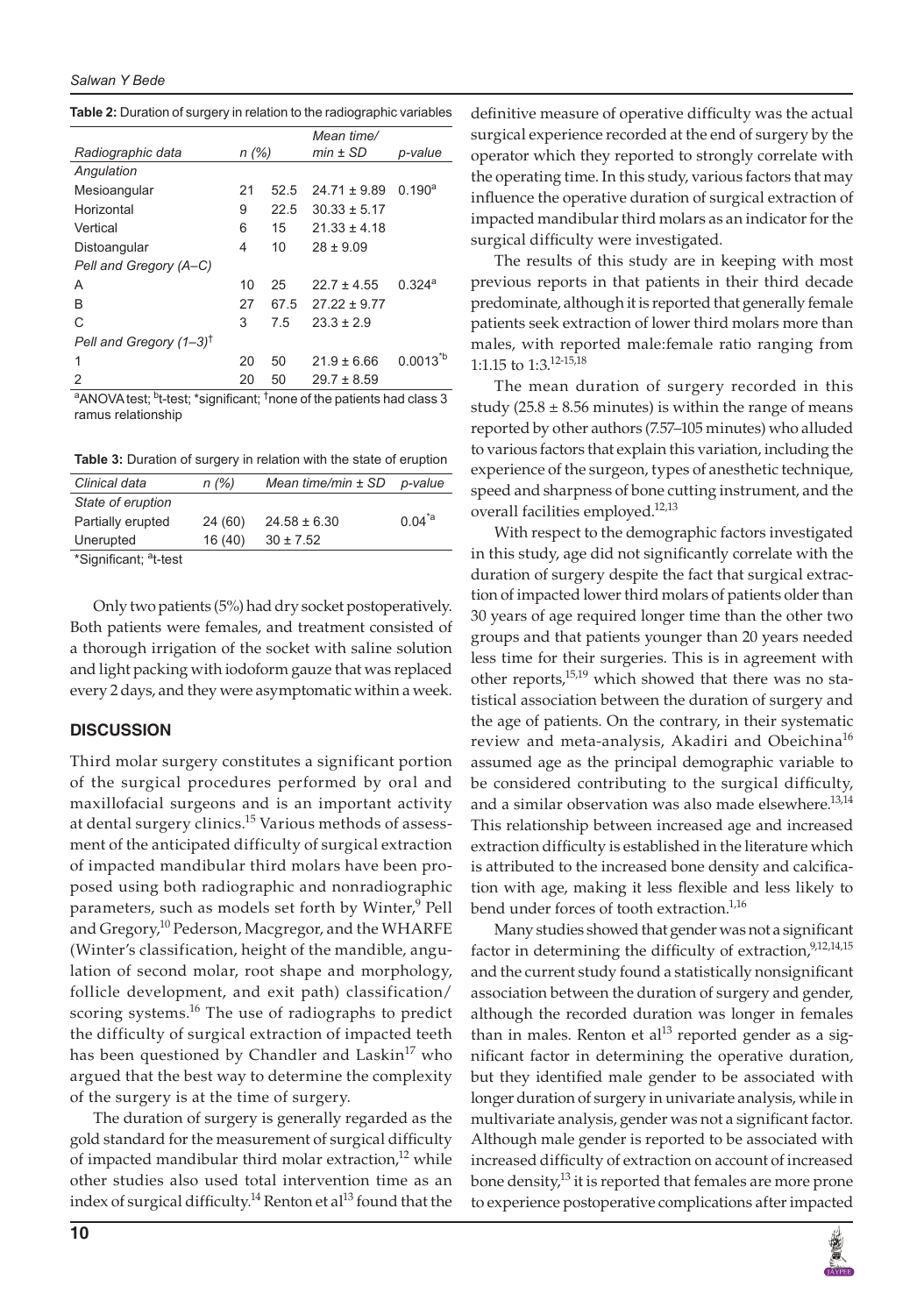third molar surgery.<sup>2</sup> Nakagawa et al<sup>20</sup> identified the female gender as a risk factor because of the mandible lesser bone thickness. On cross-checking the data, in the current study, it was found that 12 of the 16 patients (75%) who had unerupted teeth were females. In this study, the state of eruption of teeth was found to be a statistically significant predictive factor in determining the duration of surgery being longer in unerupted teeth. This could explain the longer duration of surgery associated with female patients, which could be attributed to the smaller size of the mandible in females as compared with males, and hence, the less available space for the eruption of the third molars.

According to Winter's classification, mesioangular spatial relationship was the most commonly encountered, while distoangular impacted teeth were the least commonly identified in this study. Similar results were reported by Obimakinde et al, $^{12}$  whereas Renton et al<sup>13</sup> reported mesioangular impacted teeth to be the most common and horizontal impaction to be the least common in their study. Vertically impacted lower third molars were the most common in other studies.<sup>15</sup> In this study, horizontally impacted teeth were associated with the longest operative duration, in descending order, followed by distoangular, mesioangular, and vertically impacted teeth. Other studies<sup>7,13,15</sup> also reported horizontally impacted teeth to be a predictive variable in increasing the surgical difficulty. Pederson's difficulty index considers distoangular impacted lower third molars to be the most difficult in extraction followed, in descending order, by vertical, horizontal, and mesioangular impaction.<sup>7,14</sup> The results of this study show that the angulation of impacted teeth is not a statistically significant predictive factor in determining the operative duration. This is in keeping with other studies, $7,13,14$  yet in contrast with other reports<sup>12</sup> the reported angulation of teeth is significantly associated with surgical difficulty.

In the current study, depth of impacted teeth as classified by Pell and Gregory was shown to be not a significant factor in determining the duration of surgery, whereas the ramus relationship was a statistically significant factor. Other studies<sup>7,15,12</sup> showed depth and ramus relationship to be positive predictive factors of surgical difficulty. Renton et al<sup>13</sup> found that the depth of application is a significant factor in determining the duration of operation, and hence, the surgical difficulty in univariate and multivariate analysis levels. In one study, $^{21}$ Pell and Gregory<sup>10</sup> classification was deemed unreliable in predicting the surgical difficulty of impacted lower third molars.

The main limitations of this study are the small sample size and the retrospective methodology.

# **CONCLUSION**

Despite its limitations, this study identifies state of eruption and ramus relation to be significant predictive factors, whereas other investigated factors, namely age of patient, sex, angulation of teeth, and depth of impaction, were found to be not significant in determining the duration of surgery and hence, the difficulty of extraction.

# **Clinical Significance**

The duration of surgical extraction of impacted mandibular third molars can be considered as an indicator for the difficulty of surgical extraction. Difficult surgical extraction of impacted mandibular third molars can be anticipated in clinically unerupted teeth and those with deep ramus relationship.

## **REFERENCES**

- 1. Hupp JR, Ellis E III, Tuker MR. Contemporary oral and maxillofacial surgery. 6th ed. St. Louis (MO): Mosby; 2014.
- 2. Varghese KG. A practical guide to the management of impacted teeth. New Delhi: Jaypee Brothers Medical Publishers (P) Ltd; 2010.
- 3. Lytle JJ. Indications and contraindications for removal of the impacted tooth. Dent Clin North Am 1979 Jul;23(3):333-346.
- 4. Andreasen JO, Petersen JK, Laskin DM. Textbook and color atlas of tooth impactions: diagnosis, treatment, prevention. Copenhagen: Munksgaard; 1997.
- 5. Suri L, Gagari E, Vastardis H. Delayed tooth eruption: pathogenesis, diagnosis, and treatment. A literature review. Am J Orthod Dentofacial Orthop 2004 Oct;126(4):432-445.
- 6. Juodzbalys G, Daugela P. Mandibular third molar impaction: review of literature and a proposal of a classification. J Oral Maxillofac Res 2013 Apr-Jun;4(2):e1.
- 7. Yuasa H, Kawai T, Sugiura M. Classification of surgical difficulty in extracting impacted third molars. Br J Oral Maxillofac Surg 2002 Feb;40(1):26-31.
- 8. Bui CH, Seldin EB, Dodson TB. Types, frequencies, and risk factors for complications after third molar extraction. J Oral Maxillofac Surg 2003 Dec;61(12):1379-1389.
- 9. Winter GB. Principles of exodontia as applied to the impacted mandibular third molar: a complete treatise on the operative technique with clinical diagnoses and radiographic interpretations. St. Louis (MO): American Medical Book Company; 1926.
- 10. Pell GJ, Gregory GT. Impacted mandibular third molars: classification and modified technique for removal. Dent Digest 1933 Sep;39(9):330-338.
- 11. Killey HC, Kay LW. The impacted wisdom tooth. London: E&S Livingstone Ltd.; 1965.
- 12. Obimakinde OS, Akinpelu AM, Obimakinde AM. Risk indicators of operative difficulty of impacted mandibular third molar in a Nigerian Tertiary Hospital. Open Access Sci Rep 2012 Sep;1(7):354.
- 13. Renton T, Smeeton N, McGurk M. Factors predictive of difficulty of mandibular third molar surgery. Br Dent J 2001 Jun;190(11):607-610.
- 14. Gbotolorun OM, Arotiba GT, Ladeinde AL. Assessment of factors associated with surgical difficulty in impacted